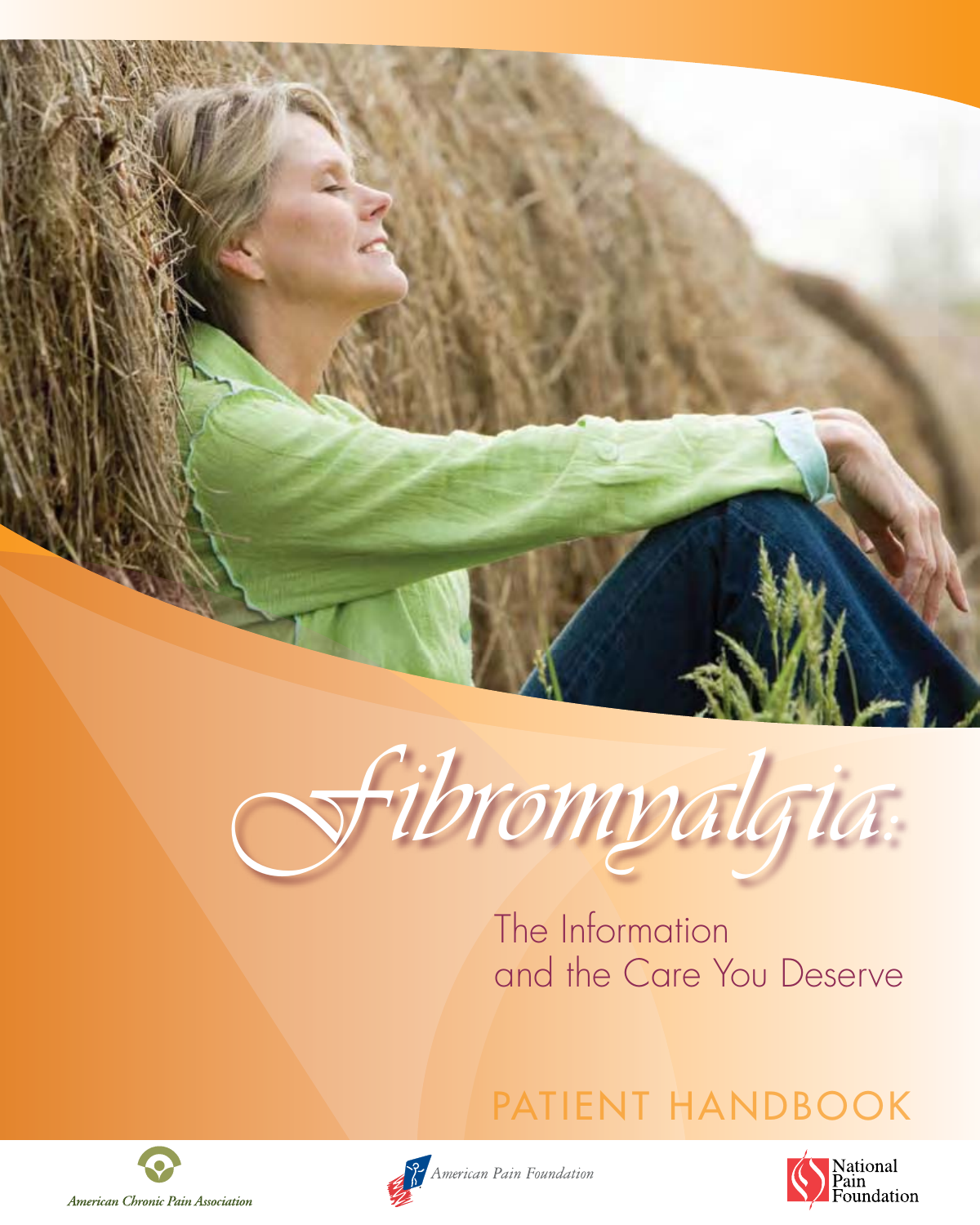Many people live with pain for years before fibromyalgia is found as the cause. Now, more healthcare providers are aware of the condition. This means that it can be addressed sooner. And there is a growing list of treatments that may help.

Little is known about the cause of this type of pain, but the central nervous system may play a role.<sup>3</sup> There is no cure for fibromyalgia but there are treatments that can help. Many people have found ways to have a good quality of life in spite of fibromyalgia.

There are no blood tests or X-rays that can detect fibromyalgia. This makes the condition hard to diagnose.<sup>4</sup> But guidelines from the American College of Rheumatology can help you and your healthcare provider figure out if you have the condition:

- History of widespread pain that has lasted at least three months
- Pain in at least 11 of the 18 "tender points" of the body, which are clustered around the neck, elbow, knees and hips<sup>2</sup>

# Fibromyalgia: You Need a You Need the Facts Proper Diagnosis

Fibromyalgia (fī'brō-mī-āl'jē-ə) affects more than 6 million people in the United States. Most of them are women, but it does occur in men as well.<sup>1</sup>

People with fibromyalgia may experience the following symptoms: $^2$ 

- Chronic, widespread pain all over the body
- Tenderness, soreness and flu-like aches
- Fatigue
- Problems sleeping
- Headaches
- Morning stiffness
- Memory and concentration difficulties
- Difficulty performing daily functions

Do you have these symptoms? If you do, your healthcare provider should be able to help you find the causes. Your healthcare provider should know the basics about fibromyalgia. But if he or she does not, you may need to speak to a specialist. Fibromyalgia is often treated by rheumatologists, pain specialists or neurologists. These specialists may help you get a diagnosis. They may also provide you with the appropriate management plan.

People of all ages may have this kind of pain, but it is most common in those between 20 and 50.5 Some people may have both fibromyalgia and other chronic conditions, such as lupus, rheumatoid arthritis<sup>4</sup> or hypertension.<sup>6</sup> Treating the pain of fibromyalgia can impact the management of other disorders.7 And treating associated conditions can affect the pain of fibromyalgia. It's important that you and your medical team identify and treat all of your chronic conditions.

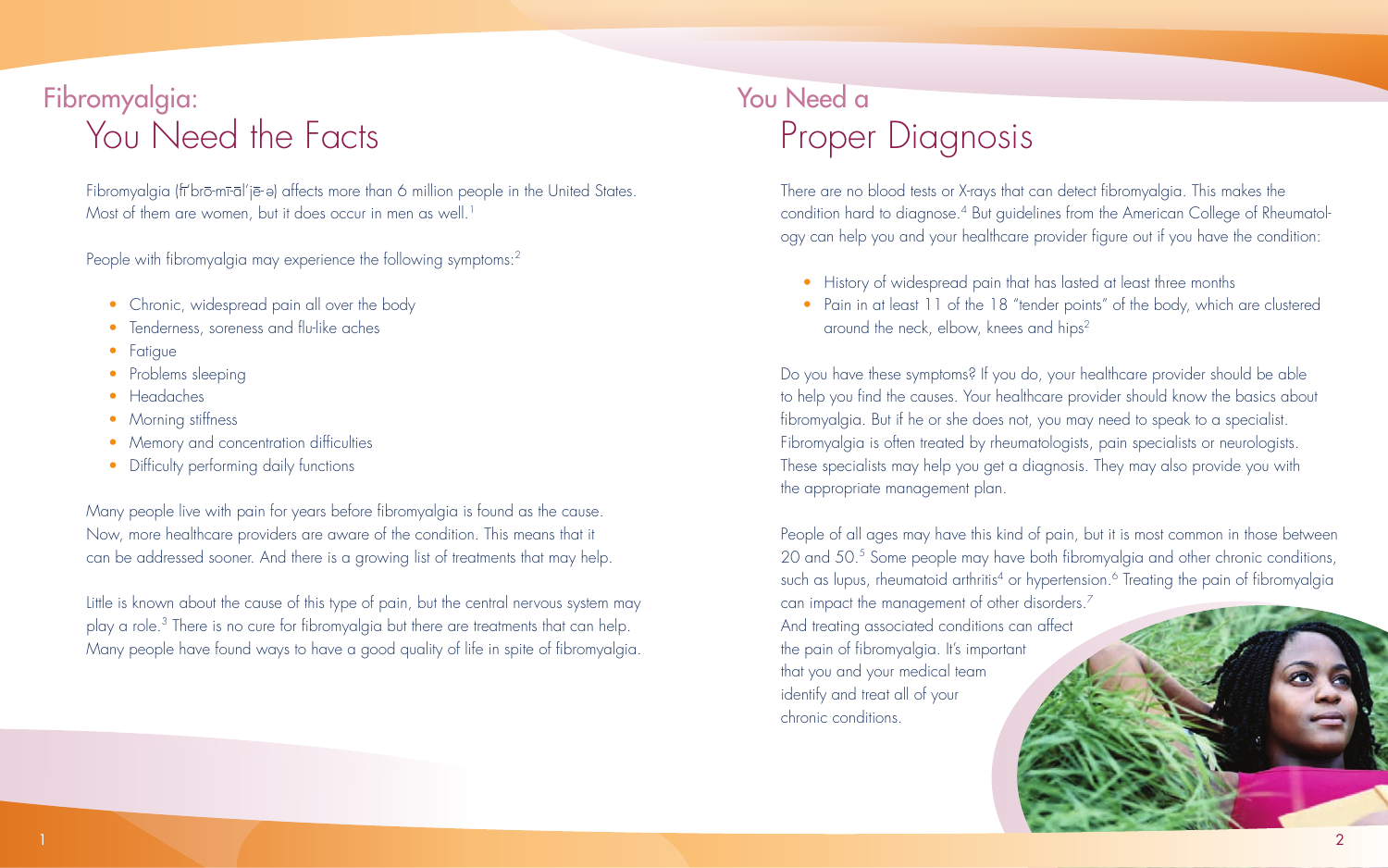There are a number of ways you can help control your pain and live better. Not all methods may work for you. **Using more than one approach may work best.**8 It's vital i for you to take an *active* role in your care. Taking an *active* role helps you best manage your condition. Among the steps you can take are:

Exercise: Staying active is key to maintaining health. This may be tough at first. Try taking small steps. Build up to a program that you can do. Walk, bike or swim to help feel better. These activities don't have to be hard. Any movement will help. Becoming more flexible and maintaining flexibility may help reduce pain. You may want to work with a physical therapist. He or she can design a plan that will work for you. Check with your healthcare provider at the start of any exercise program.4

Sleep: Getting a good night's sleep is one of the best things you can do. Go to bed and wake up at the same time. Taking naps during the day may interfere with your ability to sleep a full eight hours at night. If you are having difficulty sleeping at night, try not taking naps during the day. Try to get at least eight hours of sleep. Your healthcare provider can give you other sleep tips. He or she may also talk to you about medications that may help. $^4$ 

Nutrition: Eating well is central to good health. Drinking lots of fluids also helps. Having a balanced diet means eating plenty of fruits, vegetables and healthy proteins. Don't skip breakfast or other meals. Try to avoid snacks with lots of sugar. Instead, eat healthy snacks such as raw fruits, vegetables and high-protein snacks.<sup>9</sup>

Stress-relief techniques and complementary medicine: Research shows meditation can help. It's also a known stress-reliever. Massage may help as well. It boosts circulation and stimulates nerves. Tai chi, acupuncture and chiropractic treatment also may help relieve symptoms. $^7$ 

Medication: In some cases, your healthcare provider may suggest medication to treat the pain. Medication may also help relieve other symptoms. Medication is one of the tools to help you better manage your symptoms of fibromyalgia. Talk to your healthcare provider about the best plan for you.



### You Deserve to Feel Better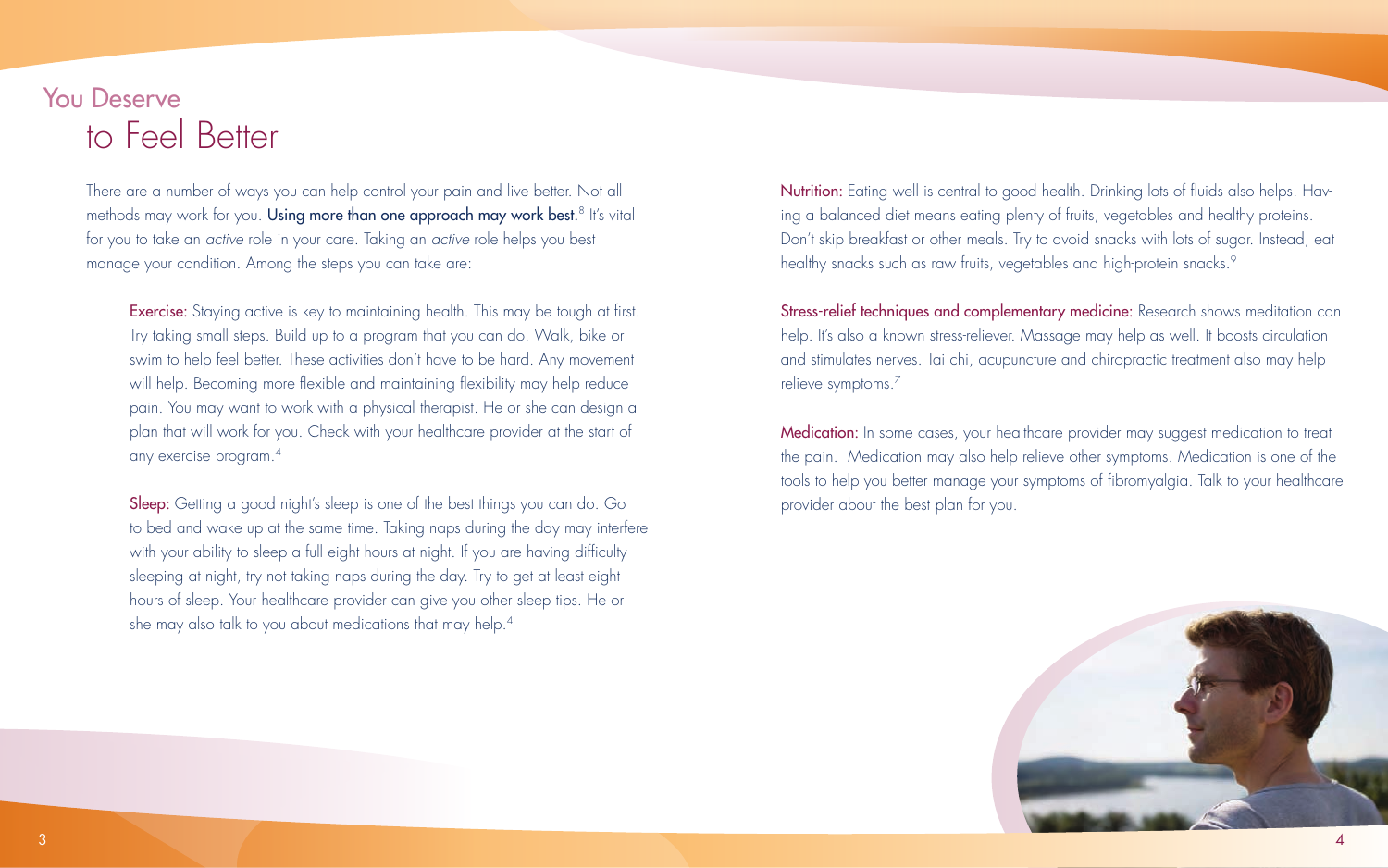Reality: Fibromyalgia is recognized as a medical condition by well-known, expert groups: the National Institutes of Health, American Medical Association, American College of Rheumatology, Food and Drug Administration, Social Security Administration and all major insurers. The American Pain Society (APS) has developed guidelines to help healthcare providers treat the condition.<sup>10</sup> You or your healthcare provider may order these from the APS Web site (www.ampainsoc.org). The cause of the condition is not known, but it can be diagnosed and treated.

### **Myth:** Fibromyalgia is caused by depression

Reality: Fibromyalgia is not caused by depression. But fibromyalgia patients sometimes feel depressed. Talk to your healthcare provider about treatments that may help you.

#### **Myth:** Fibromyalgia is a new and rare condition

Reality: Fibromyalgia has been recognized by healthcare providers for a long time. Physicians wrote about "muscular rheumatism," a condition involving fatigue, stiffness, aches, pains and sleep disturbances back in the 1800s. The current term was coined in 1976.<sup>11</sup> The American College of Rheumatology set out its diagnostic criteria in 1990. Fibromyalgia is one of this country's most common types of chronic widespread pain.

| Myth: | Fibromyalgia affects only women and<br><b>Reality:</b> Fibromyalgia strikes both sexes and p<br>occurs in about one in 30 women. It :<br>developing fibromyalgia increases the           |
|-------|------------------------------------------------------------------------------------------------------------------------------------------------------------------------------------------|
| Myth: | Fibromyalgia is deadly<br><b>Reality:</b> Fibromyalgia is not life-threatening. Bu<br>daily life. With proper treatment, peo<br>toms improve. $12$                                       |
| Myth: | It is not possible to have a good quali<br><b>Reality:</b> People with fibromyalgia can live full,<br>follow to feel better. There are treatme<br>symptoms of fibromyalgia. The future i |



#### older adults

eople of all ages.<sup>10</sup> The condition strikes one in 200 men. The risk of e older one gets.

ut fibromyalgia can have an impact on ple with fibromyalgia can see symp-

ity of life with fibromyalgia happy lives. There are tips they can ents available to help manage the is bright!

## You Want the Truth

#### Myth: Fibromyalgia is not real

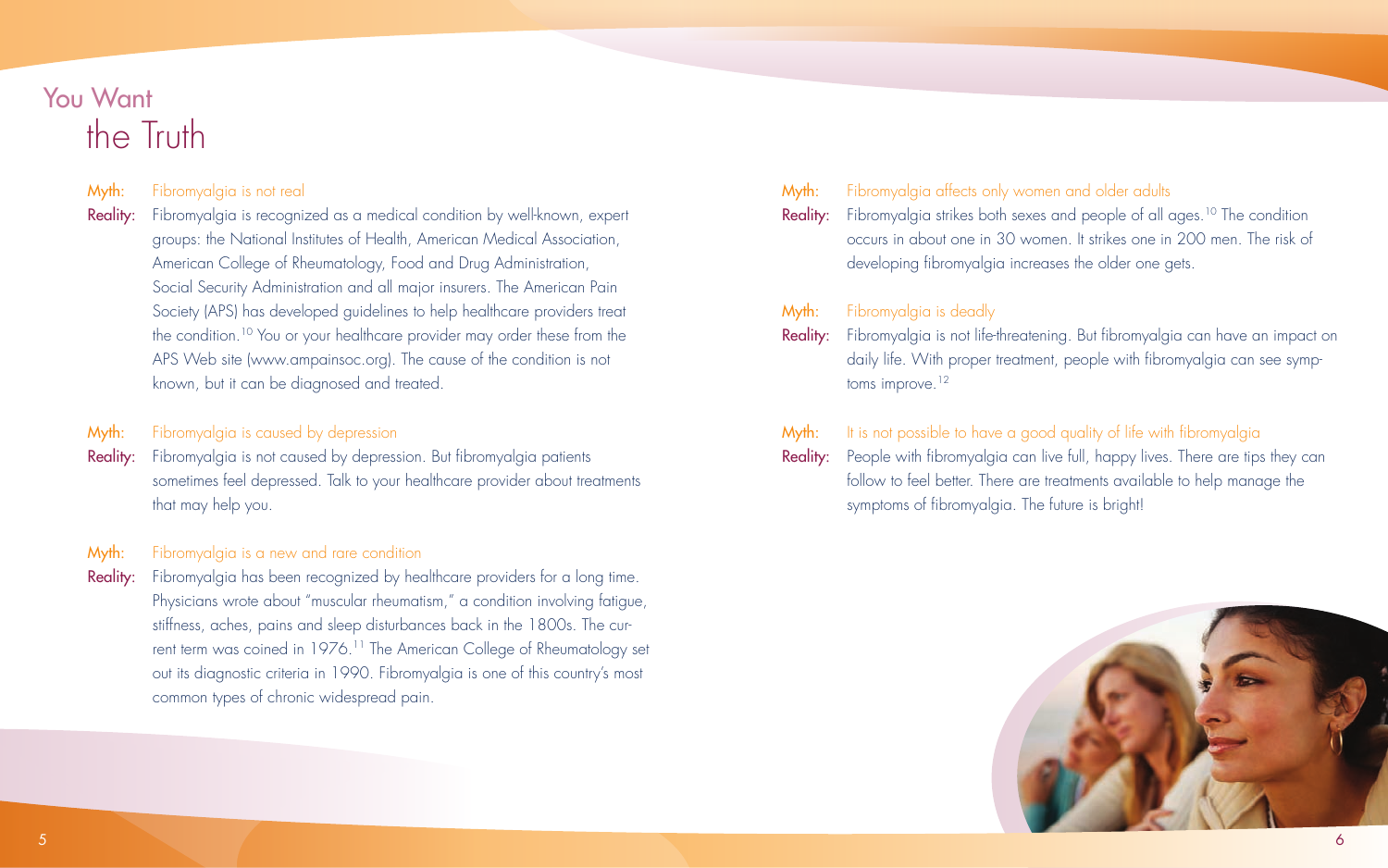It can be hard to talk about fibromyalgia with family members and friends. But being open with loved ones can give you a vital support network. Your family members and friends gain, too. They get the facts they need to understand your condition and your plan to feel better:

- Share what you know: Bring a family member or friend to your healthcare provider visits. Let him or her learn about fibromyalgia with you.
- Share what you're going through: Living with pain is very difficult. Being open and honest about how you feel is important. Honesty helps those close to you understand your pain and your needs.
- Enlist help: Don't be afraid to ask for help and support. Family members and others close to you can provide encouragement. They can encourage and support your efforts to be active. They can be partners in your progress.
- Feed on optimism: There is a great deal of hope. Friends and family members can serve as a reminder of the good side of life. They can hold your hand through the rough days.

## You Need a Healthcare Advocate

# You Need a Support Network

No one can feel your pain or understand it completely. Still, your healthcare provider plays a key role in your health. To work with your healthcare provider, you need to ask questions. This helps you get the facts you need. Below are a few sample questions that may help you get started:

- What is your experience and success in treating fibromyalgia and widespread pain? Remember, you do have choices. You can work with your healthcare provider to get help. You may require a second opinion. Or you may want to see a specialist. If your healthcare provider wants to learn more, you can also bring in resources you have found. This can help your healthcare provider learn about your kind of pain. There is information at the end of this brochure. It lists groups that have educational materials on fibromyalgia.
- How do I know if I have fibromyalgia? The American College of Rheumatology (ACR) has established diagnostic criteria for fibromyalgia. Your healthcare provider may also know about other sources of pain. If your healthcare provider does not know about fibromyalgia, you may want to ask him or her to refer you to a specialist.
- Do you typically treat patients with fibromyalgia? Should I see a specialist? Fibromyalgia is often treated by rheumatologists, pain specialists or neurologists. These doctors are specially trained to treat pain. It is OK to ask your regular healthcare provider if a specialist is needed.
	- Are there activities I can do to lessen the pain or medications I can take to treat my pain? This handbook offers some places to start. Your healthcare provider should be able to give you advice. This advice may include ways to tackle your pain and other symptoms.

The more information your healthcare provider has, the better. Bring information you've found and discuss it with your healthcare provider. Be specific about the pain you feel. Say where and when it occurs. Tell your healthcare provider whether it is sharp or dull. Mention whether the pain is there all the time or comes and goes. And don't forget to talk about other factors such as your energy level, your sleep habits and your daily activities. All of this helps your healthcare provider understand you better. This aids him or her to help you to feel better.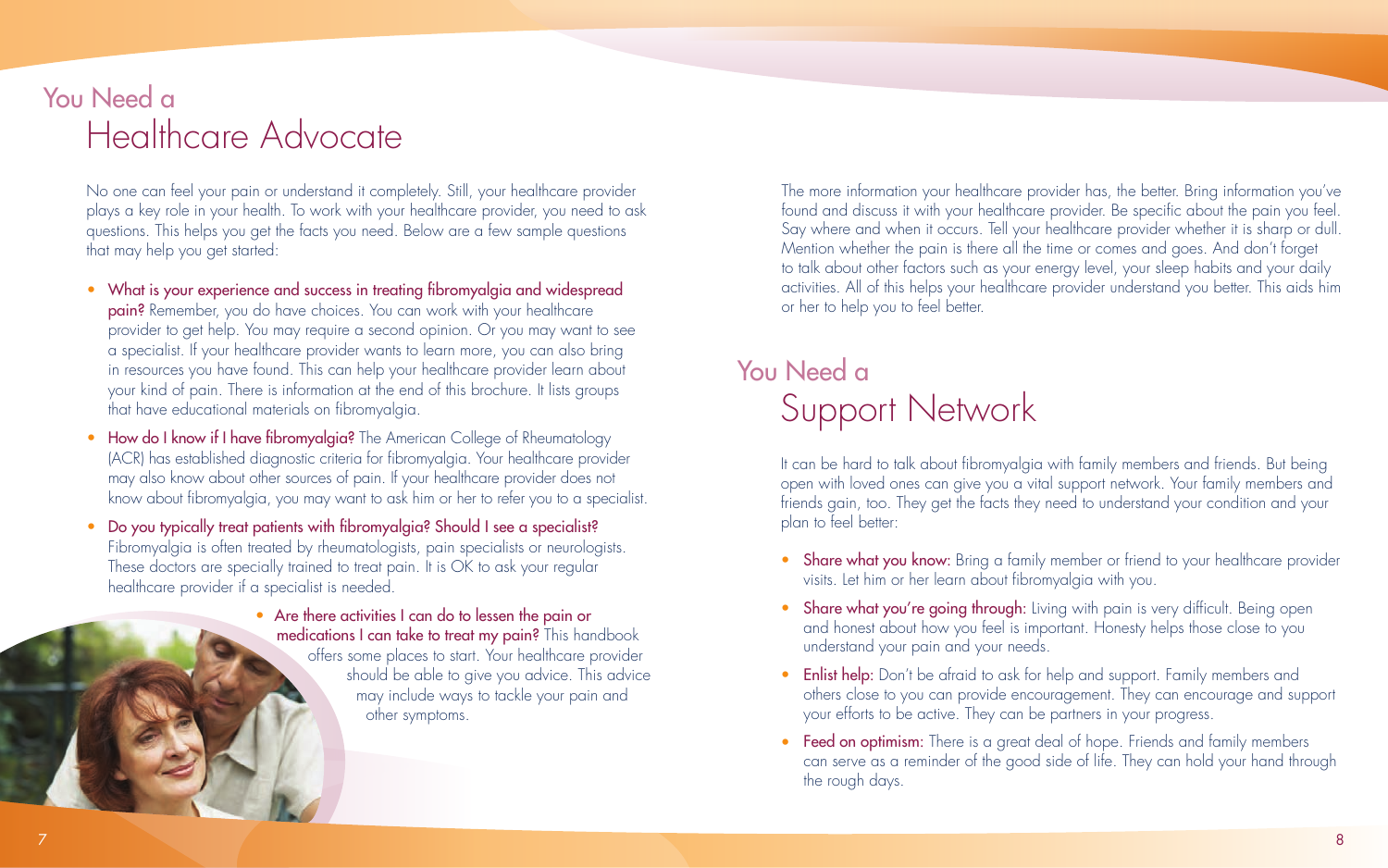The understanding of fibromyalgia among the public, scientists and healthcare providers is getting better each day. More and more research is being conducted. New treatments are in development. The future is bright!

Careful attention, a proper diagnosis, a good medical team (including you), self-advocacy skills and education, a thorough treatment plan with necessary lifestyle adjustments and a positive attitude together can lead the way in improving your pain and how you live each day.



### You Need Tools

## Most Importantly, You Deserve Hope!

• Start small: The changes your healthcare provider suggests may seem like a tall order. If you plan well, though, you can make them work in your life. Building new habits should be done in small steps. Set and meet realistic goals. Keep a record of your progress. Some helpful tools to keep track of your progress are the accompanying ACPA Pain Log and the below ECOG (Eastern Cooperative Oncology Group) function scale. Start small and you'll soon be amazed at how far you've come.

Every person with fibromyalgia has his or her own plan to cope with the condition. Here are some steps you can take to help you live better:

• Peer support: You are not alone. People with fibromyalgia are part of a community of more than 6 million Americans. A number of resources are available to bring people with fibromyalgia together. This includes online and local support groups. There is power in numbers. Visit the Web sites on the back cover of this handbook to learn more. They will help you benefit from the support of others who know what you're going through. Sometimes, just talking to someone who understands can make all the difference.

Adapted from ECOG Performance Status: Oken MM et al. *Am J of Clin Onc* 5(6):649-655, 1982; as part of the American Pain Foundation TARGET Chronic Pain Provider Resource Card.

• Stress management: Stress may increase pain.<sup>7</sup> Everyone handles stress in his or her own way. You need to learn how to lower your stress level. Can you spot the stresses in your life? Knowing the causes of stress that affect you can help you better manage your pain. That can mean an improved quality of life, too. Focus on the elements of life that you *can* control. Learn to let go of the things you can't control. For example, if work is stressful, take a 15-minute break to relax. Your children or household work may be hard to handle at times. Ask a family member, friend or neighbor to help. Or leave the chores for another day when you're feeling up to it. Practice relaxation techniques that can help calm you when your sources of stress are beyond your control.